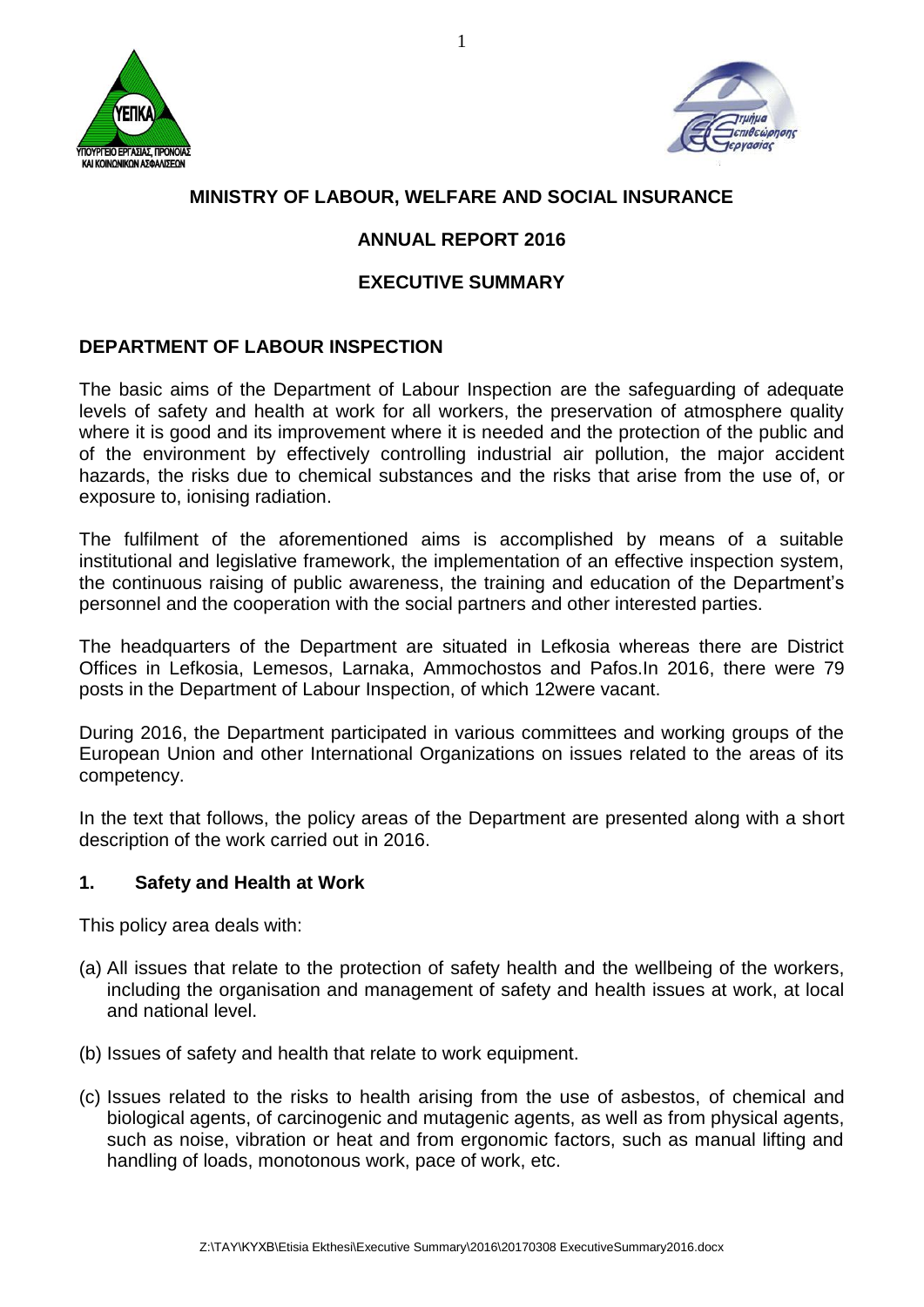- (d) Issues arising from major accident hazards in which dangerous substances are involved, aiming at accident prevention and/or the mitigation of their consequences on the public and the environment.
- (e) Issues on safety of offshore oil and gas operations.
- (f) Issues related to the management and control of chemical products which are manufactured, imported, exported, used and placed on the Cyprus market as well as issues related to the exposure on the market and/or use of chemical substances and mixtures in working and domestic environments.
- (g) The provision of information and training to employers and workers on issues of occupational safety and health by means of training programmes and informative material.

Also, the Department enforces the legislation on the safety, health and well-being of, young persons and pregnant women at work.

The Department serves as the Focal Point for Cyprus for the European Agency for Safety and Health at Work. Within this context, the Department is responsible for the organisation and coordination of the National Information Network.The biannual campaign for 2016-2017 focused on "Healthy Workplaces for All Ages". The Department also constitutes the National Focal Point of Cyprus for the European Network for the Promotion of Health at the Workplace.

The Department carried out inspection campaigns within the framework of the year's strategic plan based on accurate and true data from previous inspections, accidents, as well as surveys. These campaigns covered whole year activities as well as monthly basis activities. Whole year activities included the control of implementing a suitable and appropriate risk management system and the consultation and participation of workers on health and safety issues at work.Monthly basis activitiesincludedactivitiessuch as specialised inspections' campaigns on highrisk industrial sectors and the National and European Good Practice Competition.

Throughout the year under review, 3824inspections of workplaces on safety and health issues were carried out, 461 warning letters were sent to dutyholders, 1905work accidents to employees in the course of their work were notified to the Department and investigated,15penal cases were concluded in court, 13new legal cases were prepared and 52 training courses/sessions were delivered to 2650 persons.

The Regulations for the transposition of the Directive 2013/35/EU "on the minimum health and safety requirements regarding the exposure of workers to the risks arising from physical agents (electromagnetic fields)" were approved by the House of Representatives.

Additionally, inspections were carried out to all industrial establishments operating in Cyprus and fall under the Regulations on the control of major accident hazards involving dangerous substances (Seveso Directive).

Furthermore, 283 inspections were carried out for the enforcement of the legislation on Chemical Substances, while the two Helpdesks on the application of the European Regulations of REACH and CLP responded to 470queries (196 concerning REACH and 274 concerning CLP Regulation).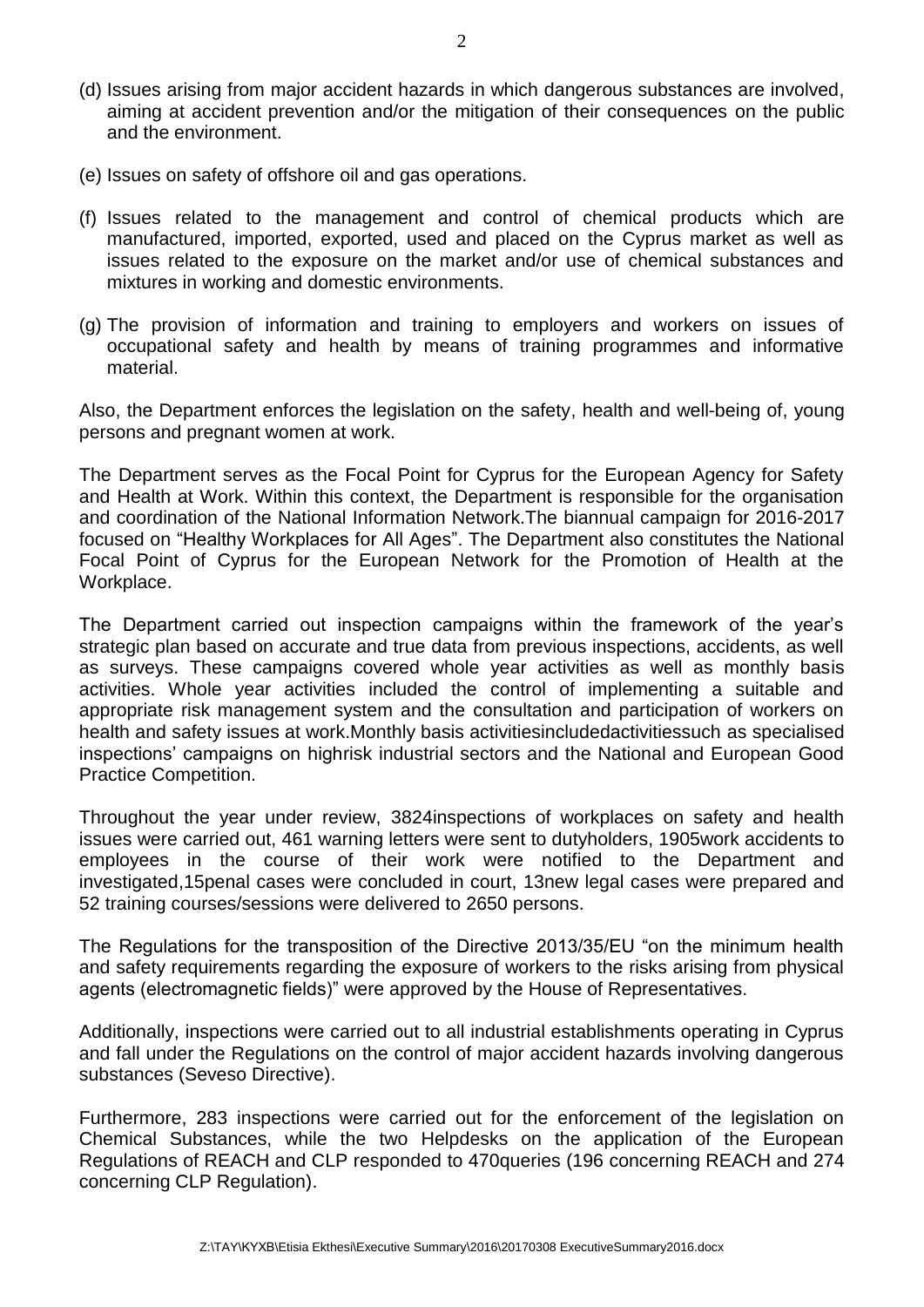The Department is also focal point for SAICM (Strategic Approach for International Chemicals Management), the Rotterdam International Convention (PIC) for the control of the import and export of certain dangerous substances and mixtures,and finally for the Stockholm Convention (POPs) for the control of the chemicals characterized as Persistent Organic Pollutants.

The Director of the Department is the competent authority for the health and safety in offshore oil and gas operations and eventhough there were no operations in Cyprus during 2016 there was a continues collaboration with operators and with specialists from other Member States of the European Union. The collaboration was focused on health and safety issues and preparedness for activities that are planned to take place in the next years.

In addition to the above, the Department actively participates to several European Committees, and International bodies relevant to its competences.

#### **2. Inspectable Machinery, Equipment with CE Marking, Liquefied Petroleum Gas (LPG) Safety and Drivers' Working Hours**

Issues of inspection and certification of inspectable machinery, such as steam boilers, steam receivers, cranes, winches, overhead travelling cranes and air receivers are dealt within this policy area. During the reviewed period, 1064 inspections were carried out for machinery and equipment safety purposes.

To safeguard the enforcement of the Regulations concerning the Operation, Maintenance and Audit of Lifts (P.I. 533/2012), the Department of Labour Inspection carried out 65 inspections on the stakeholders' premises (Authorized Lift Auditors and Maintenance Persons) and on installed lifts.

Furthermore, the Department is responsible to enforce the harmonised legislation on 7 categories of products to safeguard the free movement of goods that bear the CE mark and hence safeguarding the safety of users and consumers. Specifically, on (a) Pressure Equipment, (b) Simple Pressure Vessels, (c) Machinery, (d) Lifts, (e) Personal Protective Equipment, (f) Equipment and Protective Systems for Use in Explosive Atmospheres and (g) Noise Emissions from Outdoor Equipment. In this context, 89 market surveillance activities were carried out, 25 Announcements were issued to alert the public for dangerous products, a number of non-compliant products were withdrawn or prevented from entering the Cyprus market in cooperation with the Customs authorities. Also, laboratory checks were carried out to conform the compliance of leaf blowers with the relevant legislation.

In 2016, 1334 inspections were carried out on LPG vessels and installations, including mobile LPG installations on vehicles, such as caravans and canteens, as part of the licensing process of such premises under the Petroleum legislation. In total, 1700 premises were inspected where LPG and other petroleum liquids were stored. On 8.4.2016 the use of LPG as an alternative car fuel, was allowed. As a result, the Department is implementing an Inspection Scheme of LPG fuelling stations and car conversion and maintenance stations, which are in the process of becoming operational, to enforce the relevant legislation.

The excessive working hours of drivers whose primary activity is driving is known to be one of the causes of traffic accidents. With the enforcement of the relevant legislation and the utilisation of inspection data, the Department decides on policies to improve the drivers' working conditions, prevent road accidents while maintaining a level playing field and reducing competition inequalities between businesses. In 2016, 56318 drivers' working days were checked according to relevant legislation, out of which 5510 were conducted at the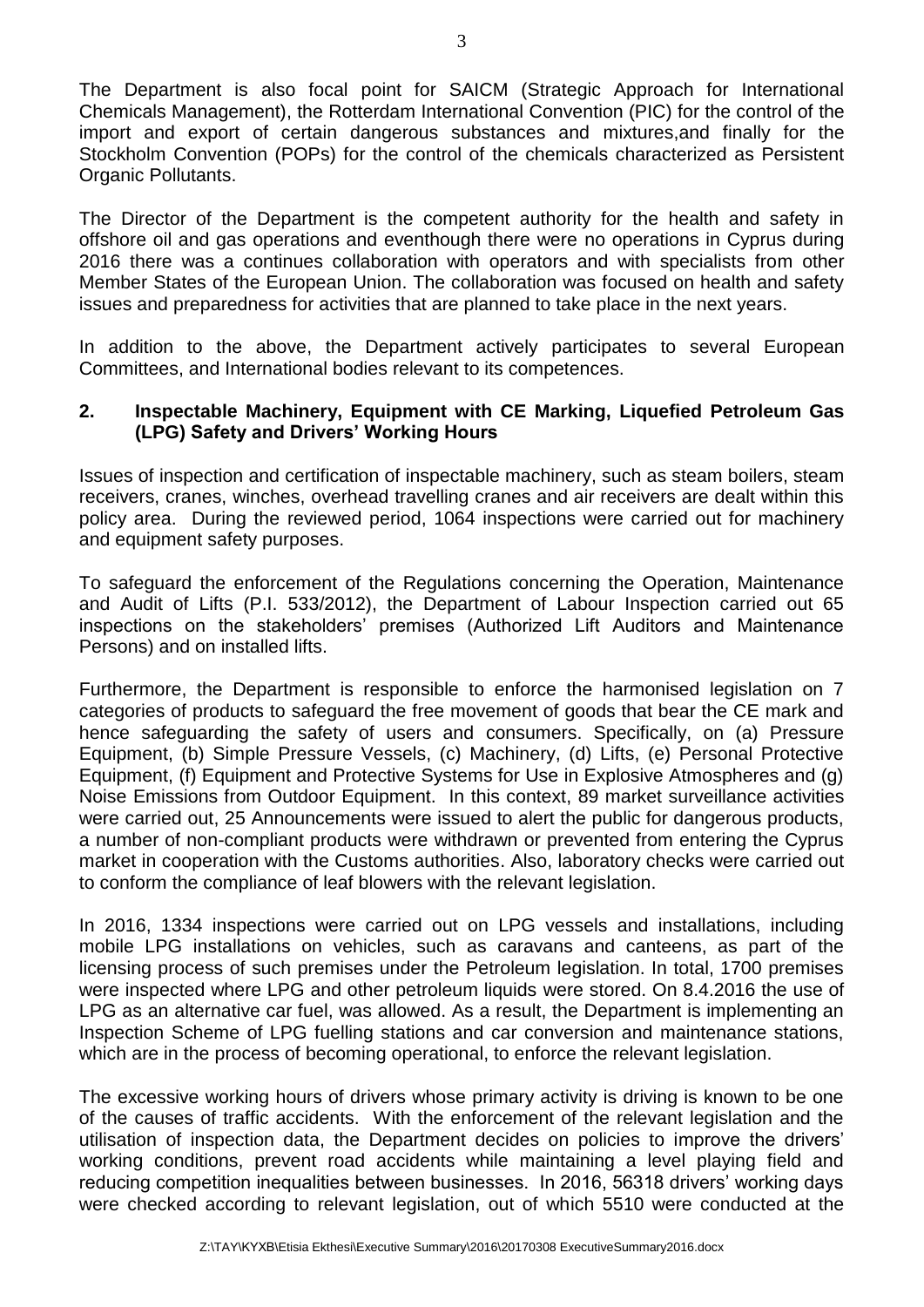road side in cooperation with the Cyprus Police Force and 50508 at the enterprises' premises.

#### **3. Control of Industrial Air Pollution**

The main aim of this policy area is to monitor and control the air pollution caused by substances emitted to the environment during the operation of various industrial installations, in an effort to safeguard the health of the public and the protection of the environment.

During 2016, emphasis was given on raising awareness of operators of industrial installations as to their obligations.

Emphasis was also placed on facilitating public access to environmental information and specifically on the annual amounts of pollutant releases and waste transfer from facilities that fall within the scope of the European Regulation 166/2006/ECconcerning the establishment of a European Pollutant Release and Transfer Register (E-PRTR Regulation), through a publicly accessible electronic database. In 2016, the Department of Labour Inspection submitted to the European Commission and the European Environment Agency, the eighth annual report with environmental data from industrial activities in Cyprus according to the requirements of the above Regulation.

During 2016, the Departmentof Labour Inspection dealt with the granting of 25 Air Emission Permits and 7 Industrial Emissions Permits. In addition, 30 Air Emission permits of petrol stations were amended because of the installation in these stations of equipment for Stage II petrol vapour recovery during vehicle refuelling. The Departmentof Labour Inspection carried out 91 environmental inspections, of which 49 inspections were carried out at registrable installations (38 to check for compliance with Air Emission Permits and 11 to check for compliance with Industrial Emissions Permits), 22 inspections at non-registrable installations, and 20 for the investigation of public complaints related to the operation of neighbouring factories.

In addition28 Warning Letters were sent to operators of installations, because they were not operating according to the conditions specified in their permits. Three penal cases for violating the Atmospheric Pollution Control Law, which were pending before the Court, were concluded.

Moreover, four orders under the Industrial Emissions Law of 2013 were issued and one amendment Regulation under the Industrial Pollution Control Law of 2002 was issued.

### **4. Air Quality**

The Department of Labour Inspection continued in 2016 to monitor the ambient air with a network of 13 stations. The results, together with other useful information on air quality, were given to the public, on-line, through the respective website [www.airquality.gov.cy](http://www.airquality.gov.cy/)**,** through indoor/outdoor information panels and through four island-wide TV stations after their central news bulletin.

The Department of Labour Inspection, in order to inform the public, has proceeded to the preparation of a mobile phone application with android software, for the immediate information of the employees, the sensitive population groups, the public, the relevant bodies, the visitors and other people interested about air quality. Through this application, the people can have access to the information regarding the air quality, based on the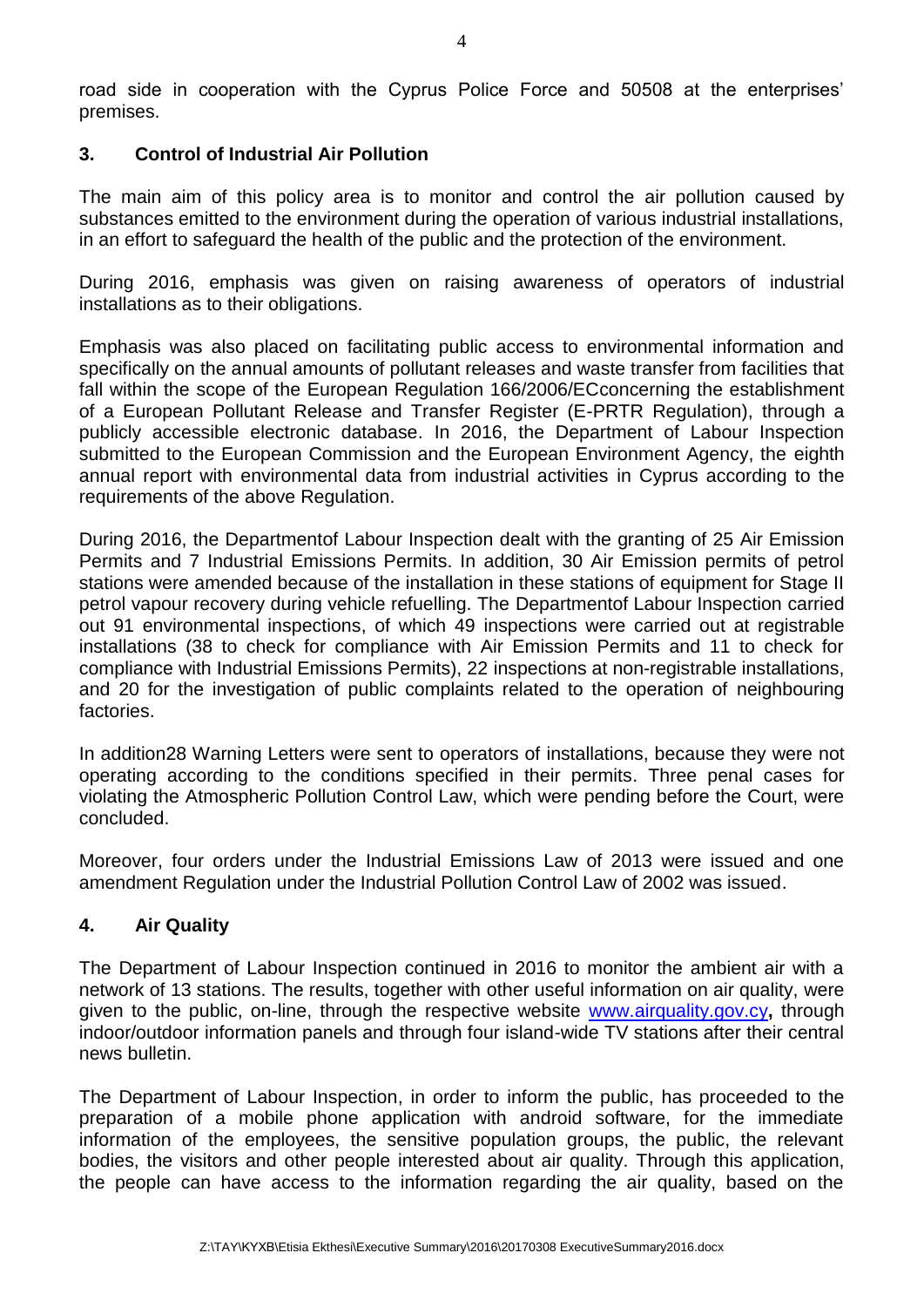different colours of pollution levels on Cyprus map as well as based on the concentrations of pollutants per station.

In addition, during the Sahara or Asia dust storms that occurred in 2016, announcements were issued through mass media, to warn and advise the population and especially the vulnerable groups and give recommendations on how to limit their exposure to the high dust concentration in the air.

Τhe assessment of Air Quality in Cyprus showed that the concentrations of most pollutants are below the relevant limits with the exception of Ozone and suspended Particulate Matter (PM). The source apportionment for quantifying the contribution of natural events and transboundary pollution to the high PM concentrations measured in Cyprus continued by the chemical analysis of PM samples. As a result, the number of daily exceedances due to local and anthropogenic sources was shown to be less than 35 which are allowed by the legislation.

The Department of Labour Inspection, in cooperation with other authorities, continued with the implementation of the National Action Plan, which was approved by the Council of Ministers in February 2008, with an aim to reduce further the Particulate Matter emissions from local sources.

The National Reference Laboratory (NRL) of Air Quality was accredited by the Cyprus Organization for the Promotion of Quality with the EN 17025 standard from 6.6.2013. The inspection of conformity to the standard is done annually. The NRL participates in the Laboratory Intercomparison which takes place at the Joint Research Center of the European Union (Ispra-Italy). Participation is compulsory at least once every three years, as determined by legislation and concerns the methods of measurement of NOx, Ο3, CO and  $SO<sub>2</sub>$  and  $C<sub>6</sub>H<sub>6</sub>$ .

Finally, the Air Quality Section, acting as the National Focal Point for the 1979 Convention on Long-Range Transboundary Air Pollution, is actively involved in the Convention's activities and its Protocols. Within this framework, the annual emissions of the air pollutants of Cyprus are calculated every year and are forwarded to the Executive Body of the Convention and to the European Environment Agency.

#### **5. Radiation Protection**

The Radiation Inspection and Control Service (RICS) was established in the Department of Labour Inspection (Radiation Protection Section) under the Protection from Ionising Radiation and Nuclear Safety Laws of 2002 to 2011.

In addition to the administration and enforcement of the relevant legislation and the implementation of the governmental policy in this area, RICS is also a center of expertise with respect to ionising radiation and is the focal point of the Republic of Cyprus, for these matters, with the European Atomic Energy Community (EURATOM), the International Atomic Energy Agency (IAEA) and other International Organisations or Radiation Protection and Nuclear Safety Regulatory Authorities.

The main objectives of RICS are:

• To ensure adequate levels of protection for the health of workers, the public, the patients, and the public and the protection of the environment from the risks arising from exposure to